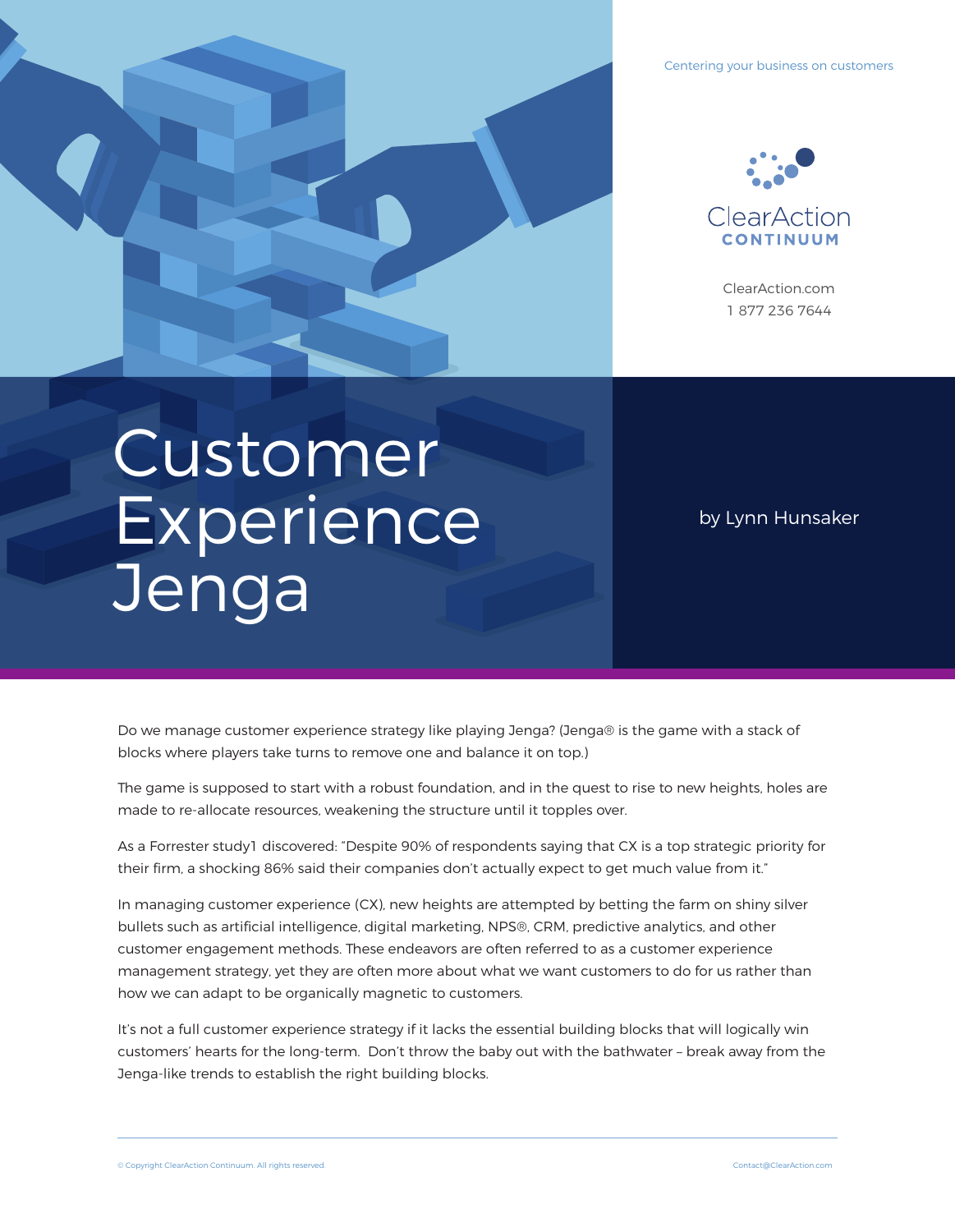## 1st Jenga move: Coordination gaps

From the get-go, we're cutting corners with communication gaps between managers of various customer experience processes (e.g. CRM, surveys, references, user experience, loyalty).

A ClearAction study showed that although coordination among those who manage different aspects of CX is not yet common, the companies that do coordinate formally do have stronger business results tied to CX2. In fact, correlation analyses indicate that some of the least common practices are indeed the most lucrative2.

Think about it: the customer experience journey is horizontal across a company's organizations and processes. If those who manage different parts of customer experience across the company don't talk regularly with one another, how can we expect to excel? This conundrum is especially apparent in an omni-channel world (a seamless experience regardless of how customers want to interface with us). How can we expect solid relationships with customers (as implied by CRM and loyalty programs) if we aren't fully managing the holistic customer experience?

## 2nd Jenga move: Intention gaps

We start with a rickety foundation when we don't set the tone for transforming processes, policies and mindsets before collecting customer feedback or mapping customer journeys and touch-points, or beginning any other aspect of CX management.

A minority (only 5-15%) of organizations seeks to transform business-as-usual to truly customercentric operations3. This lack of intention to mold the company's processes, policies, and mindsets

#### Managers of CX efforts coordinate via:



to build-in customer experience excellence causes severe structural weaknesses in the quest to achieve financial results.

Most executives place greater emphasis on stock market pressures, industry analysts' recommendations, internal politics, and management's instincts than they place on customer inputs.2 This may reflect the breadth of usable content from customer surveys relative to what's needed to inform management's decisionmaking.

It's not yet common practice to treat CX management as an influencer of major decisions and as a competitive differentiator, nor to deploy CX strategy company-wide2.

## 3rd Jenga move: Engagement gaps

Other critical holes that make our customer experience management a lot like a game of Jenga revolve around lack of widespread employee engagement in managing their impact on CX excellence.

There's a snowball effect from the remotest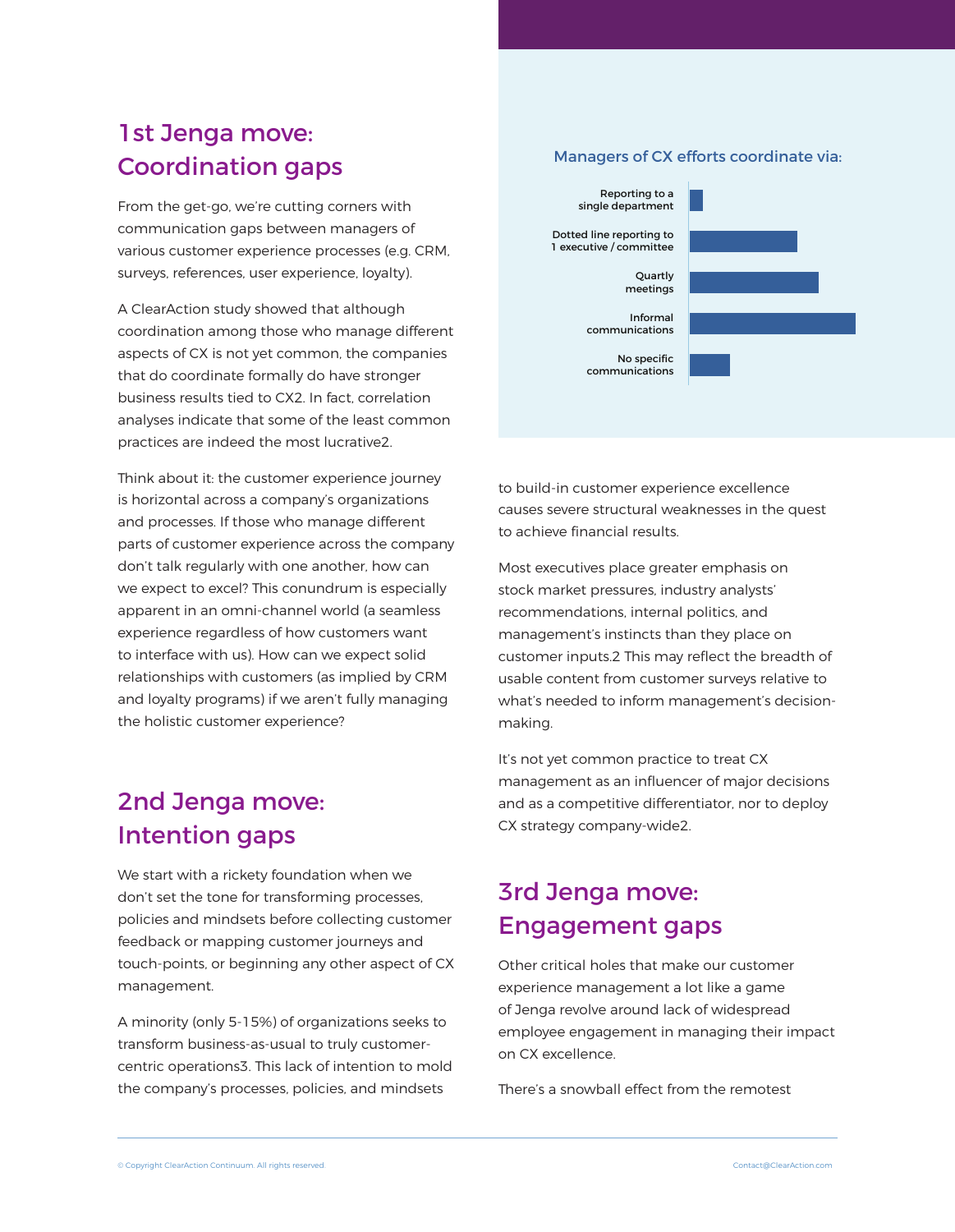corners of a company, as hand-offs and deliverables successively impact the internal value-building chain until customer-facing employees, and customers themselves, feel the brunt of it all. Systemic resolution of root issues to prevent recurrence for all customers is what will move the needle the most in CX business results.

Don't be duped into lipstick-on-a-pig thinking; make sure the substance (employee engagement in quality of product, service, experience) is in full swing before focusing on sizzle (customer engagement).

Cross-functional collaboration must become a way of life, breaking down silos, minimizing customer pain and employee pain, and cleverly creating value that causes customers to be naturally enthusiastic about buying again, buying more, and telling everyone they know how wonderful your company is. To do this, change management, organizational learning, quality tools (e.g. six sigma/lean, Pareto, fishbone analyses, etc.), and systems thinking are absolute musts in every CX strategy.



## C5 + I2 + E2 overcomes Jenga

To avoid a rickety foundation, make sure you have a complete customer experience strategy in-play from the outset of your game and ongoing:

#### With the right inputs – C5:

- 1. Customer-focused corporate strategy (e.g. nothing at odds with customers' priorities)
- 2. Customer-centricity in your structure and rituals (e.g. reviews, planning, budgeting)
- 3. Customer voice (e.g. surveys, user groups, customer-initiated contact)
- 4. Customer intelligence (e.g. connecting the dots between data sources)

5. Customer lifetime value (e.g. cumulative profitability of customer segments)

#### Followed by the right actions – I2:

- 1. Improvement of CX for the whole customer base (e.g. prevent recurrence of an issue)
- 2. Innovation of CX in any part of the end-to-end customer life cycle

#### Accompanied by appropriate energy – E2:

- 1. Engaging employees and executives internally in I2
- 2. Engaging customers, suppliers and alliance partners externally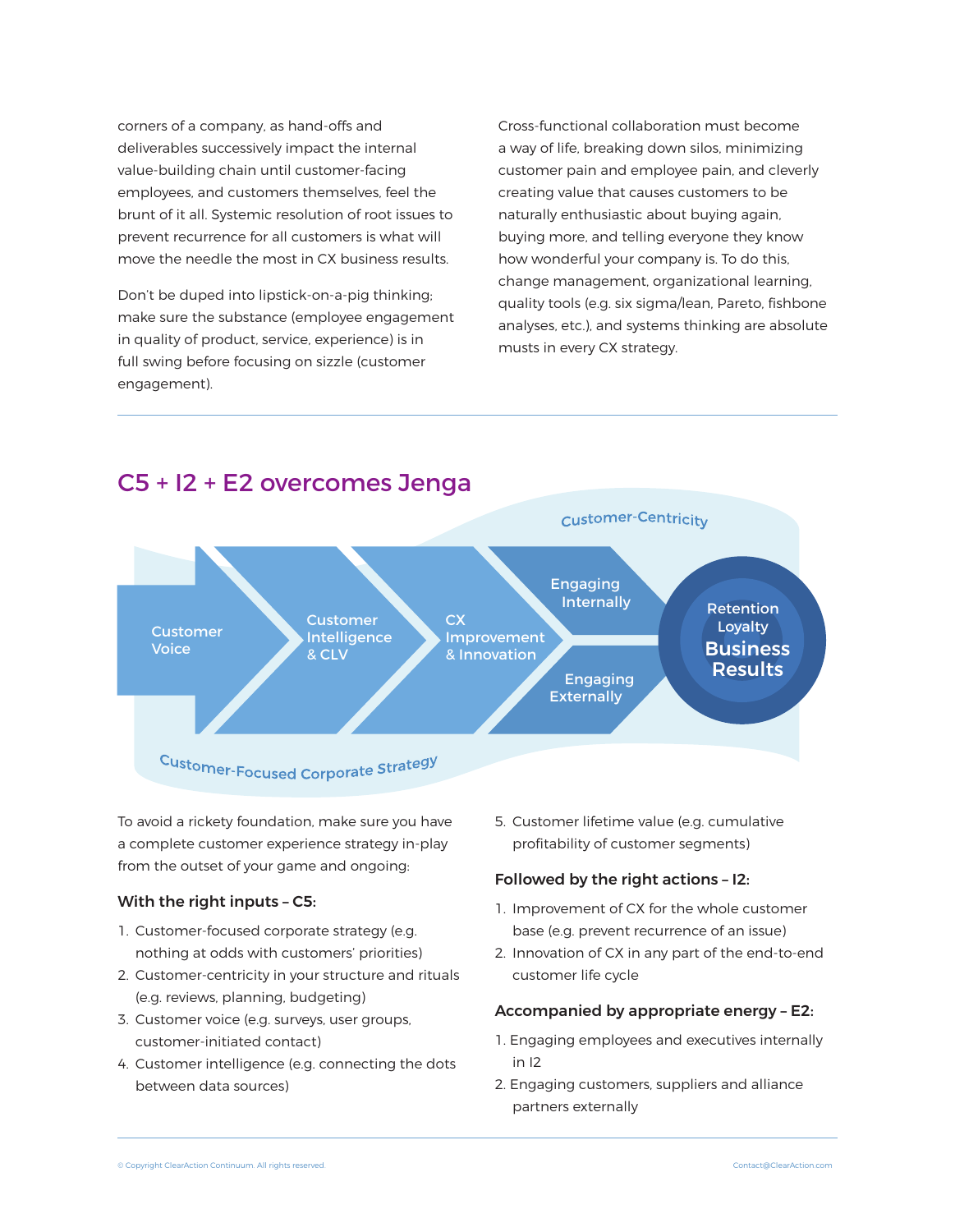Don't be deluded about a loose confederation of tactics posing as a robust strategy. Overcome piecemeal strategy if you expect to achieve meaningful differences in financial performance. Put safeguards in place to protect against times when push comes to shove, when many of these pieces are vulnerable to scrapping or skimping,

weakening your strategy's capability to produce sustainable results. Guard your Jenga tower like you would any other major asset in your company: don't allow raiding, corner-cutting, or bad-mouthing. Give it all you've got if you want significant sustained results.

### Practical tools to overcome Jenga

ClearAction Value Exchange is full of pragmatic solutions to overcome Jenga-like coordination gaps, intention gaps, and engagement gaps. Through online and in-person experiences, the ClearAction Value Exchange empowers marketing and customer experience teams to customize new perspectives to their work in half-hour bites for same-day implementation.

#### Coordination gaps

Learn how to consider interdependencies in your work – who depends on your work outputs, and vice versa. Gain insights for designing your efforts to be inclusive, coordinated and collaborative with your stakeholders. Find out how to connect and course-correct with those whose agendas or styles are different from yours. Bridge existing silos in data, systems, channels, organizations, vision, assumptions, motives, goals, metrics, and handoffs. And bridge those silos from the get-go in making assignments and starting initiatives.

#### Intention gaps

Discover how to connect what you do to what's important to your top executives, and how to demonstrate the value you're generating. Explore ways to build shared vision among your leaders and across your stakeholders, internal and external. Find out how to focus attention on what will make a difference for customers, thereby making a difference for employees and shareholders alike. Learn how to balance urgent versus mission-critical demands, strategic versus tactical efforts, and flexibility versus discipline in executing plans.

© Copyright ClearAction Continuum. All rights reserved.

#### Engagement gaps

Adopt methods to engage customers on their terms. Practice building trust internally and externally. Differentiate the value you provide. Ensure your brand promise matches what is being delivered. Tap into the natural motives of internal and external stakeholders. Influence your peers and other organizations internally to align with customers and evolving market needs. Make it naturally appealing for others to collaborate with you enthusiastically.